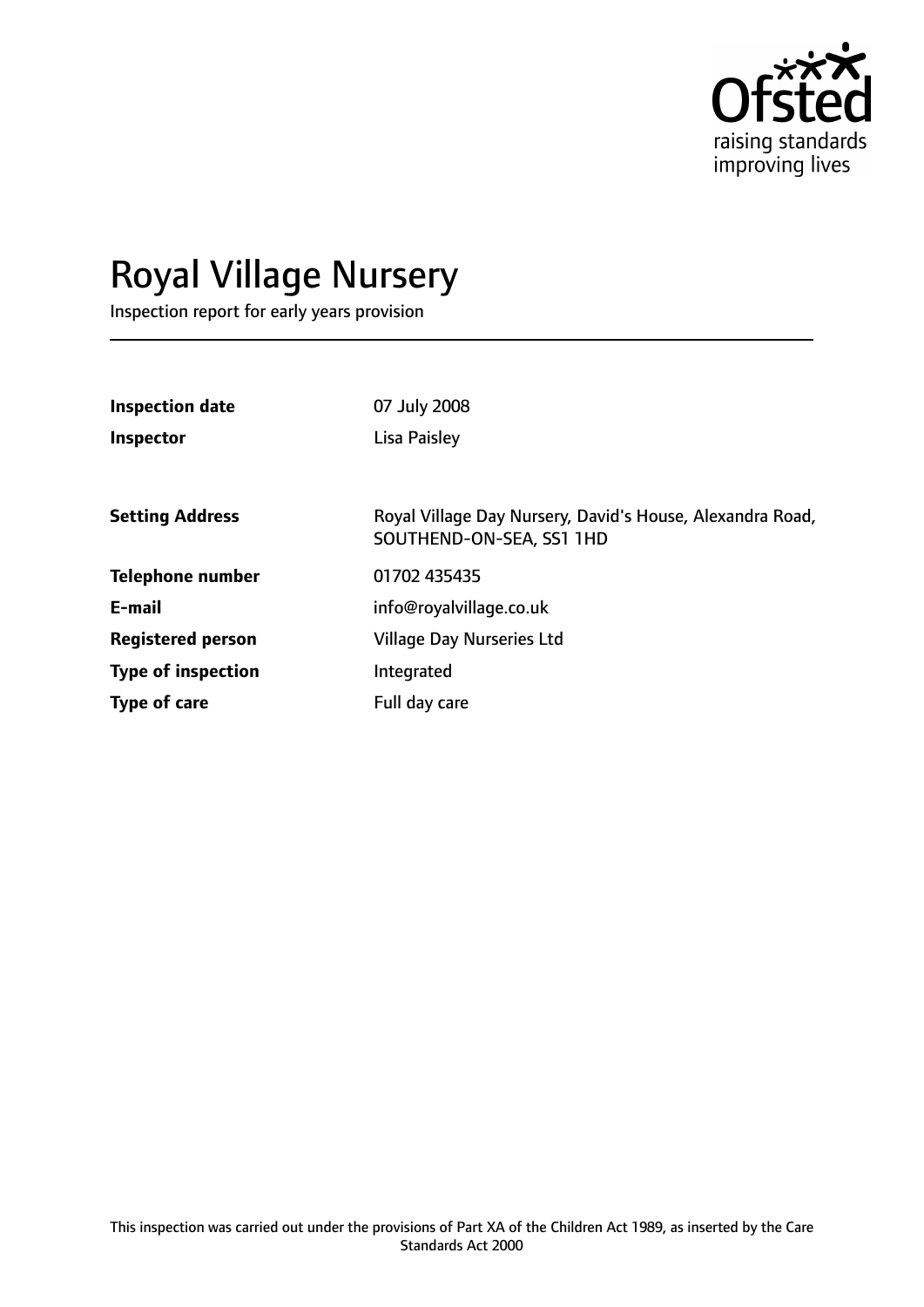## **ABOUT THIS INSPECTION**

The purpose of this inspection is to assure government, parents and the public of the quality of childcare and, if applicable, of nursery education. The inspection was carried out under Part XA Children Act 1989 asintroduced by the Care Standards Act 2000 and, where nursery education is provided, under Schedule 26 of the School Standards and Framework Act 1998.

This report details the main strengths and any areas for improvement identified during the inspection. The judgements included in the report are made in relation to the outcomes for children set out in the Children Act 2004; the National Standards for under 8s day care and childminding; and, where nursery education is provided, the *Curriculum guidance for the foundation stage.*

The report includes information on any complaints about the childcare provision which Ofsted has received since the last inspection or registration or 1 April 2004 whichever is the later.

#### **The key inspection judgements and what they mean**

*Outstanding: this aspect of the provision is of exceptionally high quality Good: this aspect of the provision is strong Satisfactory: this aspect of the provision is sound Inadequate: this aspect of the provision is not good enough*

For more information about early years inspections, please see the booklet *Are you ready for your inspection?* which is available from Ofsted's website: *www.ofsted.gov.uk.*

## **THE QUALITY AND STANDARDS OF THE CARE AND NURSERY EDUCATION**

On the basis of the evidence collected on this inspection:

The quality and standards of the care are outstanding. The registered person meets the National Standards for under 8s day care and childminding.

The quality and standards of the nursery education are outstanding.

## **WHAT SORT OF SETTING IS IT?**

Royal Village Nursery is one of three settings owned by Village Day Nurseries Limited. It opened in 2002 before changing ownership in 2008. It operates from a converted synagogue in Southend-on-Sea, Essex. A maximum of 100 children may attend the nursery at any one time. The nursery is open each weekday from 07.30 to 18.00 all year round. All children share access to a soft play gym and to a small secure enclosed outdoor play area.

There are currently 99 children aged from birth to under eight years on roll. Of these, 22 children receive funding for nursery education. Children come from the local and wider areas. The nursery currently supports a number of children with learning difficulties and/or disabilities and also supports a number of children who speak English as an additional language.

The nursery employs 20 staff. Nineteen staff, including the managers, hold appropriate early years qualifications. There are currently five staff members undertaking further professional development. The setting receives support from the local authority.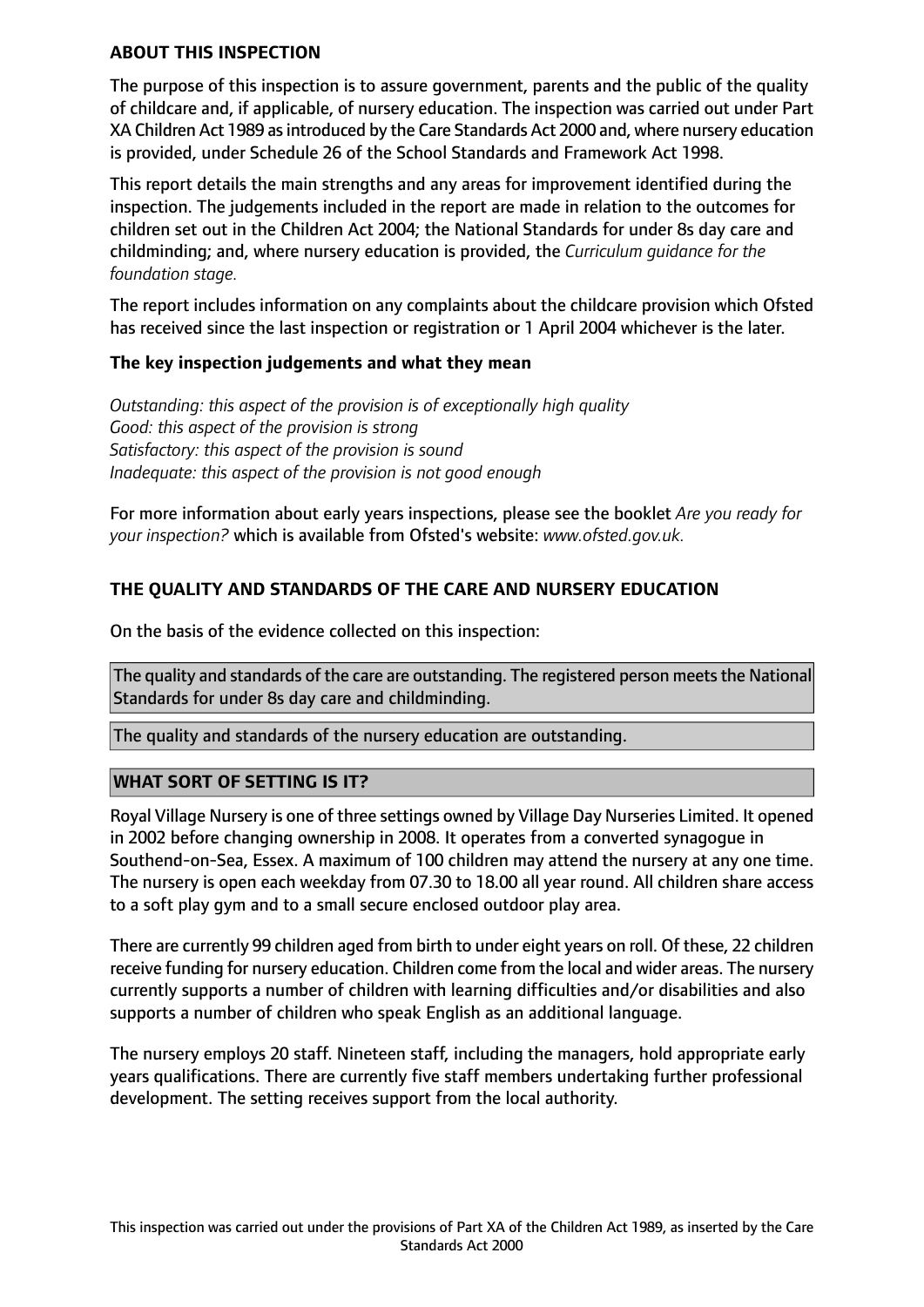## **Helping children to be healthy**

The provision is outstanding.

Children benefit from being cared for in an environment where effective hygiene practices and procedures are maintained. Children learn about hygiene routines through washing their hands appropriately, for example, before snack and meal times and after creative activities. Photographs and signs placed at child's height in the toilet areas provide children with further reminders to wash their hands appropriately. Children have access to antibacterial soap, warm running water and paper hand towels ensuring the risk of cross-infection is minimised. Staff act swiftly and take effective steps in the event of any signs of infectious diseases, such as sterilising toys, equipment and all play areas of the nursery. Good dental hygiene practices are encouraged as children clean their teeth after the lunch time meal. Over half of the staff hold a current first aid certificate and comprehensive written care plans are in place outlying procedures to be followed. Staff have a good understanding of procedures for supporting children who may be unwell, have an accident or require further medical attention. As a result, effective and prompt action is taken in the event of an accident, administering medication or an emergency situation.

All children enjoy exceptional opportunities to engage in physical activities and have access to an extensive range of outdoor play equipment and soft play equipment located in the gym area of the nursery. Children have daily opportunities to use the soft play gym where staff organise both free-play and purposeful activities for children. They particularly enjoy bouncing large balls, going through tunnels, rolling hoops, building high towers and climbing in and out of the ball pool. Children use a very wide range of tools and equipment to develop their skills, such as Magnetix, threading, pegs and scissors. As a result, children are making excellent progress in all areas of their physical development.

Children's awareness of the benefits of healthy eating is actively promoted at snack and meal times. Children enjoy a variety of healthy snacks, such as fresh fruit and vegetables. Older children are able to self-select their snack and pour themselves drinks, fostering independence and choice. Meal times are a relaxed sociable time where children are effectively supported, the children are able to talk freely about everyday events, this includes 'my favourite food'. Young children are encouraged to wash their hands independently before snacks and meals and their requests for additional drink and food are responded to appropriately by staff. They learn why some foods are better for our bodies than others through general discussions and planned topics which include 'All about me'. Children are able to rest and relax in excellent surroundings according to their individual needs and daily routines. Staff maintain comprehensive written records for each child to ensure their individual health and dietary requirements are met.

## **Protecting children from harm or neglect and helping them stay safe**

The provision is outstanding.

The nursery has highly effective and secure measures in place to ensure that risks to children's safety, both indoors and outdoors, are minimised. This includes clear procedures for the safe arrival and departure of children to and from the nursery. Key coded entry systems for both the baby unit and main nursery entrances ensure all visitors are vetted prior to entering the nursery. Children's safety is further supported by comprehensive risk assessments and clearly written safety procedures in place that staff know about and that are consistently applied. Staff have an effective awareness of how to organise space, furniture and equipment effectively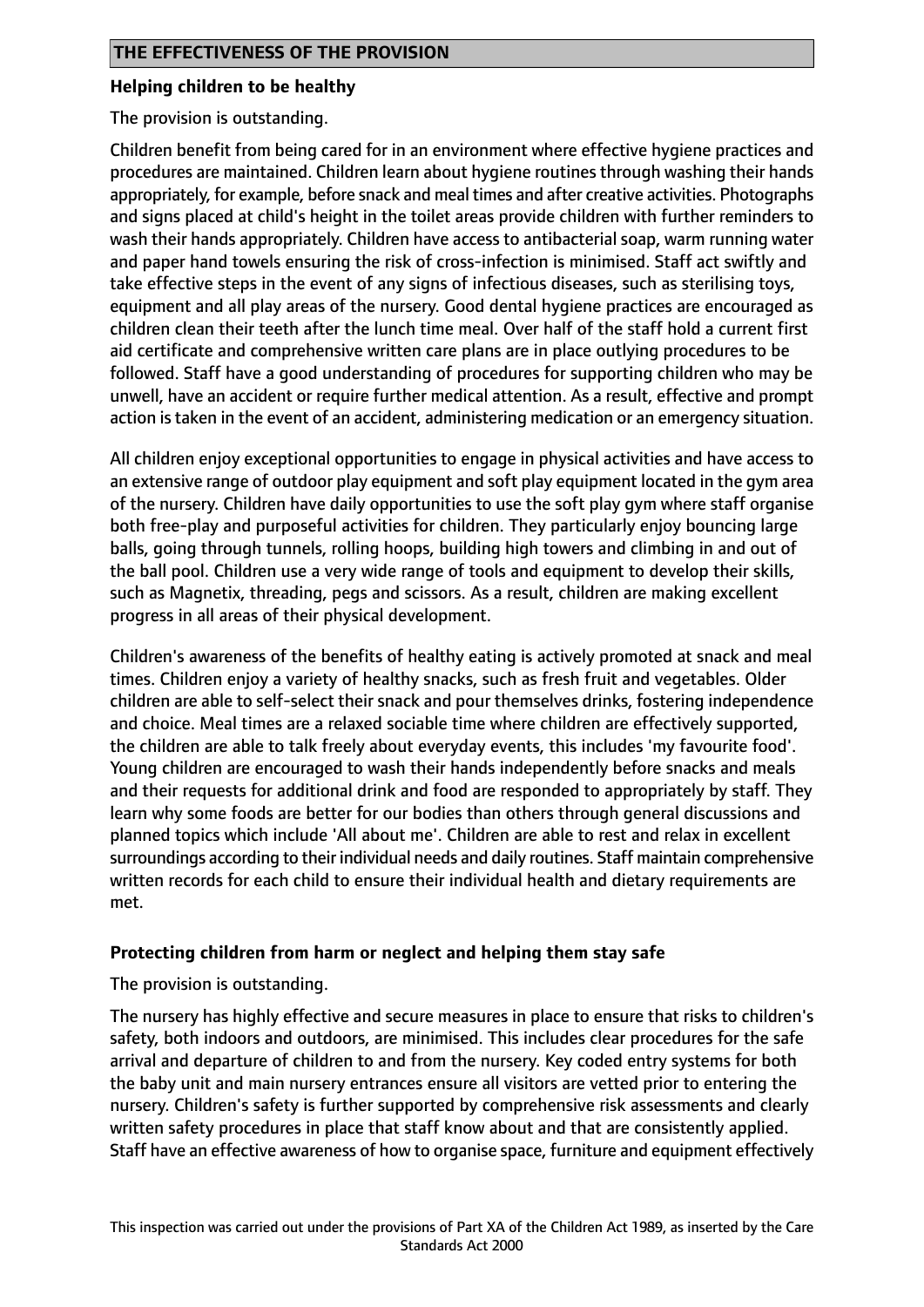to enable children to move freely and independently between activities and different play areas. Children learn about keeping themselves safe through regular fire drills and by gentle reminders from staff such as negotiating the stairs safely, tidying away toys and older children devise their own safety rules. As a result, children are settled and confident within the nursery and are safe and secure.

The nursery has recently been refurbished to create openness and natural light within all areas of the provision, subsequently an enabling environment for all children has been successfully created. All the group rooms and communal areas are brightly decorated with a combination of children's photographs, posters, displays, art work. Children continuously and enthusiastically look at the range of photographs displayed at their level. The premises are exceptionally clean, well lit, effectively heated and ventilated, ensuring that it is suitable for children to use at all times. The soft play gym area has recently been fitted with air conditioning to ensure children can play in comfort all year round. All children benefit from using a comprehensive range of toys, resources and play equipment which are maintained to an excellent standard. Children enthusiastically self-select their own play resources which are appropriate to their ages and stages of development. Play equipment and resources are effectively stored at child height, promoting independence and choice.

Children are exceptionally well protected as staff have a very good understanding of child protection procedures and how to keep children safe as most of the staff have attended child protection training. A comprehensive written policy is in place and staff are able to recognise signs of abuse and know who to contact if they are concerned about a child in their care. A named staff member is responsible for child protection and they have a clear understanding of their role, through attending training and keeping up to date with any changes such as the Local Safeguarding Children Board (LSCB). Parents are informed of the group's responsibility regarding child protection reassuring parents of their child's welfare.

# **Helping children achieve well and enjoy what they do**

## The provision is outstanding.

All children enjoy their time at the nursery as they are settled, confident and curious in a creative and child friendly environment. Staff are sensitive to children's needs and provide a wide range of activities which are interesting and stimulating. For example, treasure baskets, sensory materials, cog wheels, role play, low wooden playhouse and a good selection of soft play toys and books. Staff have developed warm and effective relationships with the children, enabling them to feel secure and develop a strong sense of their own self-worth. There is a designated messy play area for young children providing them with exceptional opportunities to participate in creative activities. This includes rice, painting, play dough, sand and water play. The two-year-olds particularly enjoyed making Naan bread, mixing the ingredients and rolling the dough mixture. Young children use both the outdoor play and gym areas on a regular basis to further support their physical development.

Babies and young children are encouraged to take the lead in selecting activities and staff support this by close supervision, praise and encouragement. Consequently children are able to take their time to explore and investigate toys and resources. Staff spend time talking to them and asking questions to help with the development of language and communication skills. Babies particularly enjoy treasure baskets where they can investigate natural and sensory materials. The nursery has successfully implemented the 'Birth to three matters' framework; they are now focussing on the implementation of Early Years Foundation Stage and effective steps has been taken through training, planning, reviewing and self-evaluating their current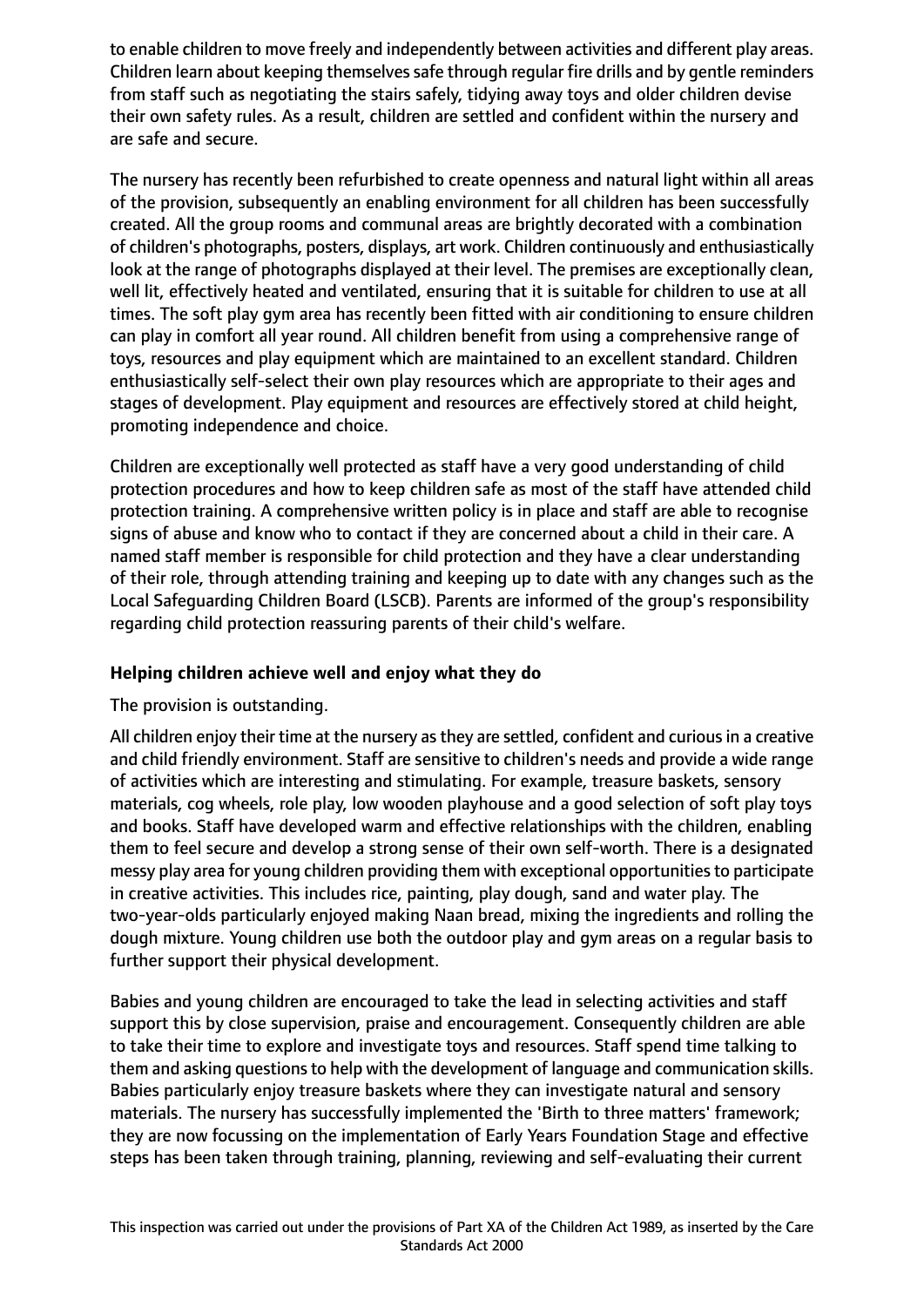practice. Consequently, babies and young children receive high levels of care and support that is based on their individual needs and interests.

## Nursery Education

The quality of teaching and learning is outstanding. Children are making very good progress towards the early learning goals in all areas of the curriculum. Staff have an excellent understanding of the Foundation Stage and they have also successfully implemented the Early Years Foundation Stage to ensure the transition between both frameworks is smooth and seamless. Children achieve well as a result of clear planning and assessment systems and effective teaching methods. Plans clearly show how activities will be adapted to meet individual needs and abilities and ensure children are appropriately challenged. Staff have a good awareness of their role within an activity and support children well through effective questioning. Staff make good use of individual assessments to identify children's achievements and to plan the next stage in their learning. Children's comments and individual interests are beginning to inform future activity plans, ensuring that their learning is being successfully captured by staff. Staff provide a rich and stimulating play and learning environment to engage children's interests and enable them to enjoy their play and learning experiences.

Children are keen to participate in the range of activities provided and are encouraged to independently select resources and initiate their own activities and games. Children show a strong sense of belonging as they greet staff and each other upon arrival. They work well together and understand the importance of co-operation during group activities. For example, children take turns in answering questions during registration. They are very confident and skilled speakers, using a very good range of vocabulary to convey their experiences both real and imaginary. Children have access to a wide range of age-appropriate books and they particularly enjoyed listening to 'The Bear Hunt', this helps to foster their enjoyment of stories and reading. Children also enjoy recalling particular stories linked with topic work, for example, 'The Whale and the Snail' when children made a volcano. Name labels are used by children as part of daily routines, for example, self-registration and snack time. Children confidently use tools and resources to make marks and more able children are able to write their names independently. Children are developing a very good awareness of letter shapes and sounds and more able children are able to phonetically sound out their name.

Children are making good progress in their mathematical development, older and more able children are able to count up to 10 and beyond as there are continued daily opportunities for children to use mathematical concepts throughout daily routines such as addition and subtraction. There are excellent cooking activities, for example, baking biscuits. There is also daily water and sand opportunities for children to learn about capacity, weight and measurement and they use appropriate language to describe and compare size and shape. Children have excellent opportunities to find out about the natural world through daily discussions and enjoy exploring their environment, for example, trips out to the local park, beach and library and children are active participants in shopping trips when planning cooking activities. Visitors such asthe police officer, fire safety officer and dental nurse are invited into the provision, developing children's sense of the local community and people's roles. They are developing a good awareness of the uses of information technology in everyday life and are able to operate equipment, such as the computer, domestic items and battery operated resources. Children talk with interest about their own lives, recent experiences and transitions, for example, children starting school. Children's imaginations and free expression are successfully encouraged when playing musical instruments, singing, painting, role play and craft activities. Their physical skills are effectively promoted through an extensive variety of equipment, for example, climbing frame, balls, hoops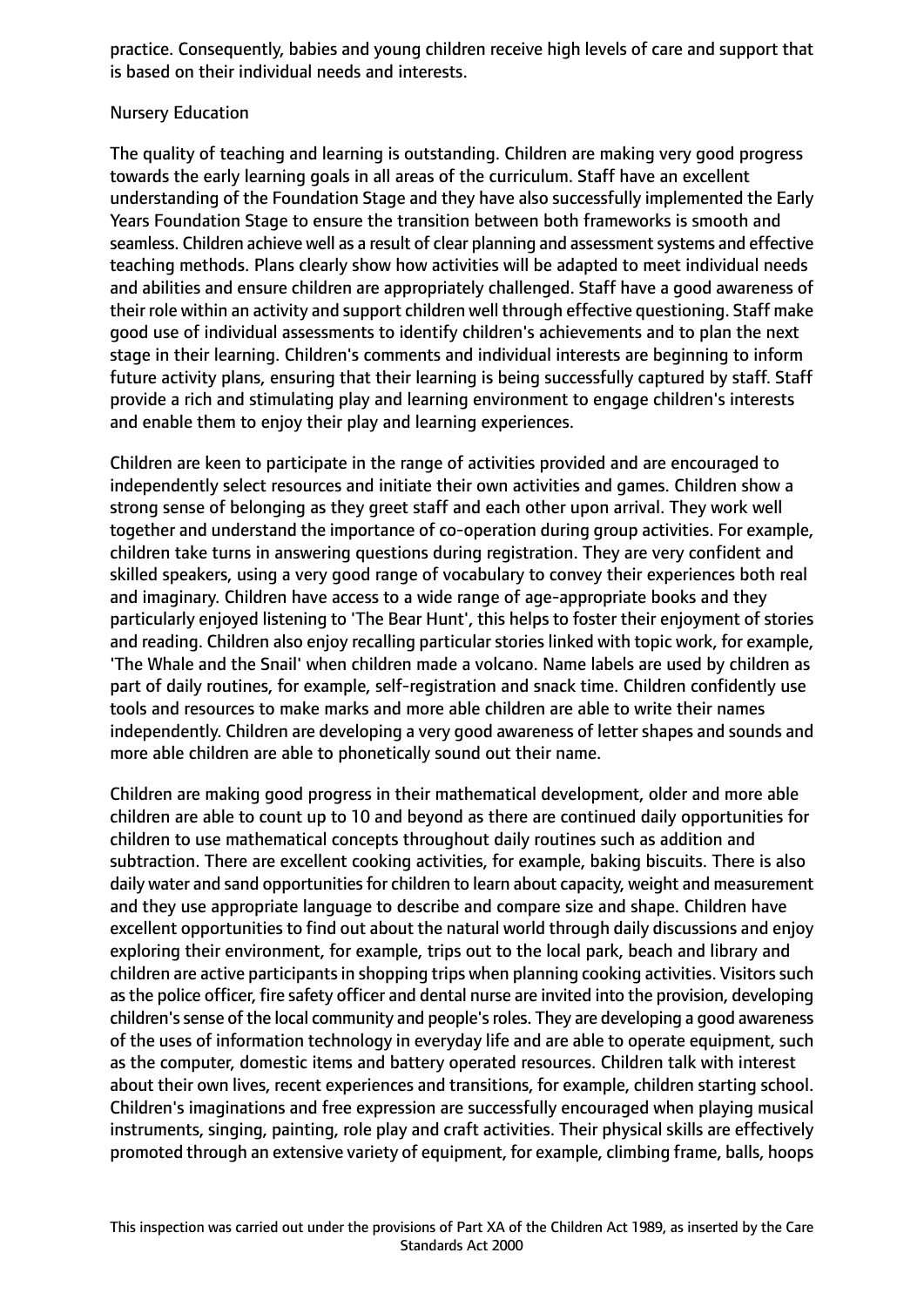and tricycles. They move safely around the building, both indoors and out, enjoy balancing, running, skipping and using bean bags. Children have good opportunities for practising their finer manipulative skills such as threading, Magnetix, scissors and puzzles.

## **Helping children make a positive contribution**

## The provision is outstanding.

All children are warmly welcomed into the nursery which helps them to feel happy, secure and settled. Children benefit from having access to an extensive range of play resources which promote positive images of diversity and from participating in activities which promote their awareness of different festivals and cultures. For example, Diwali, Eid, Hanukah, Christmas and Shrove Tuesday. Parents are encouraged to bring in items or food linked with the festival. Children have good opportunities to learn about themselves, other people and the world around them through well-planned activities. Each child is valued and respected as an individual and the nursery staff know the children's individual personalities well. Staff work exceptionally well with children who have learning difficulties and have English as an additional language, for example, learning key words in their home language. Any special requirements or information are discussed and consistent communication and information exchange takes place. Consequently, an inclusive environment is effectively promoted.

Children settle quickly at the nursery as staff work successfully with parents to ensure children's individual needs are met. Staff actively seek information from parents before a child starts at the nursery regarding their interests and abilities. This enables them to build on and develop children's previous knowledge, understanding and skills. Children are consistently very well behaved and they have a very strong sense of caring for others, which is strongly promoted by staff. Children are well supported by staff who regularly use praise and encouragement to promote children's self-esteem. They learn to share play equipment, take turns and increasingly take responsibility for their own actions. Children have a very good sense of self-control through the positive role models that staff provide. The children's spiritual, moral, social and cultural development is fostered.

Partnership with parents and carers is outstanding. This contributes positively to the well-being of all children attending the nursery. Staff are professional, friendly and welcoming towards them as they share relevant information, which helps to promote a secure environment for the children. Parents have been informed about the Early Years Foundation Stage and how the framework has been implemented within the provision. There are regular newsletters and a comments box is available to parents. Television monitors located in both reception areas of the main nursery and the baby unit provide parents with a very good range of digital images of their child participating in a variety activities. Older children's learning within the home is linked with current topic work such as 'Summer'. Staff share information on a daily basis both written and verbal, as well as more formal meetings. This is further promoted through the 'open door' policy implemented by the nursery. Parents and staff work exceptionally well together to meet the children's needs. They receive excellent quality information about the nursery and in turn share their knowledge of the children.

Parents are aware of how to make complaints about the provision and these are dealt with in a prompt and professional way. Staff listen to parents' concerns and, where appropriate, adapt their policies and procedures accordingly.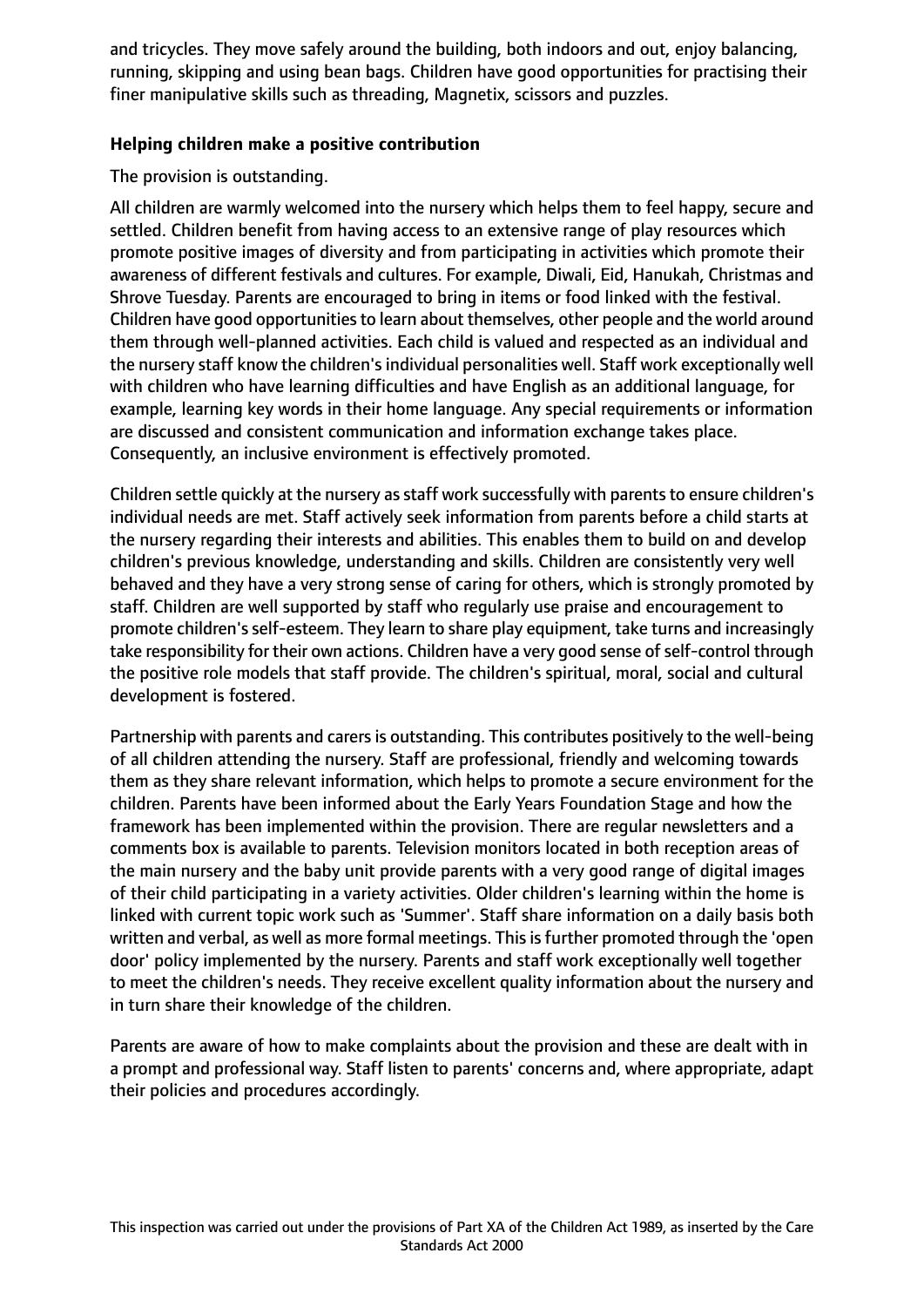## **Organisation**

The organisation is outstanding.

Children's care and developmental progress is enhanced by the effective and comprehensive planning and organisation of the nursery. Robust recruitment and vetting procedures are in place, ensuring experienced and knowledgeable staff who are suitable, work at the nursery. Staff make excellent use of all areas of the nursery, daily routines, resources and play equipment. As a result, children are able to move freely and independently around the environment accessing a good range of activities which support their play and learning.

All required documentation including policies and procedures and registration details are clearly formatted, comprehensive and are effectively organised which contributes to children's overall welfare, learning and development. Documentation is regularly reviewed to ensure high standards are maintained and that the nursery consistently meets the National Standards.

The leadership and management of the nursery is outstanding. The registered providers, managers and staff are highly committed, professional, enthusiastic and extremely well-motivated in their approach to providing all the children with positive early years play and learning experiences. The manager including the deputy have effectively supported the nursery during the transition with regard to the change of ownership. The new owners are very receptive to new ideas for areas of improvement, this includes staff development, the re-organisation of the baby unit and the purchase of new resources and equipment. Staff have recently taken on additional roles and responsibilities such as inclusion and health and safety and they carry out their roles effectively. Clear and effective induction procedures and appraisals have recently been implemented to ensure all staff feel fully supported and valued in their role. The positive changes with regard to staff roles, the organisation of the baby unit and additional resources has had an overall impact on the welfare, care and learning for all children. All the staff are effective in creating an environment that enables children to be active participants. Excellent staffing ratios are maintained at all times during the day to ensure children are effectively supervised and supported during activities and transitions such as lunch and sleep times. Staff have an excellent awareness of the policies and procedures which are in place. Consequently, children are cared for by knowledgeable staff and benefit from continuity of care.

Overall the provision meets the needs of the range of the children for whom it provides.

## **Improvements since the last inspection**

Not applicable.

# **Complaints since the last inspection**

Since registration there have been no complaints made to Ofsted that required the provider or Ofsted to take any action in order to meet the National Standards.

The provider is required to keep a record of complaints made by parents, which they can see on request. The complaints record may contain complaints other than those made to Ofsted.